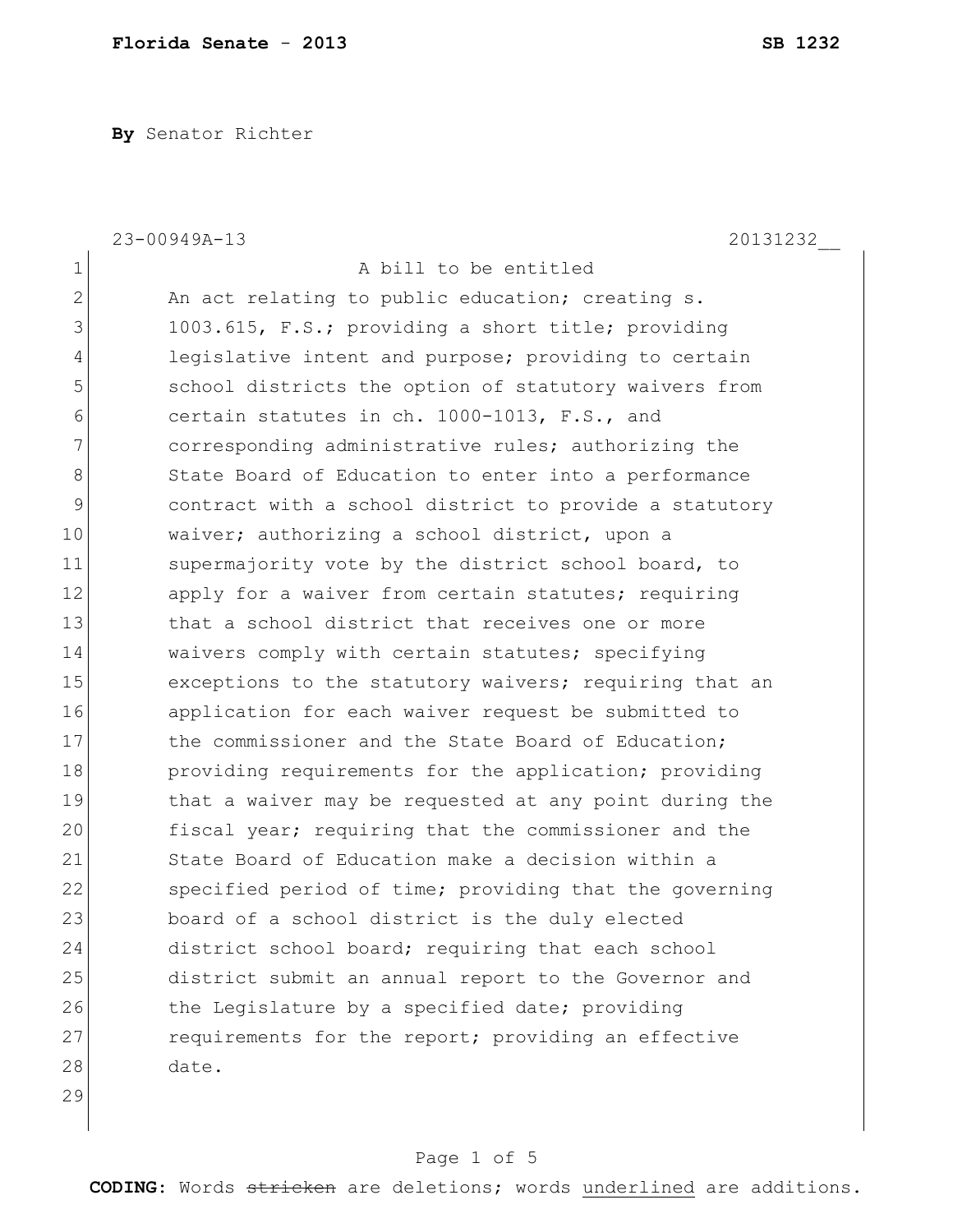|    | 23-00949A-13<br>20131232                                         |
|----|------------------------------------------------------------------|
| 30 | Be It Enacted by the Legislature of the State of Florida:        |
| 31 |                                                                  |
| 32 | Section 1. Section 1003.615, Florida Statutes, is created        |
| 33 | to read:                                                         |
| 34 | 1003.615 Public Education Innovation and Efficiency Act.-        |
| 35 | (1) SHORT TITLE. - This section may be cited as the "Public      |
| 36 | Education Innovation and Efficiency Act."                        |
| 37 | (2) LEGISLATIVE INTENT; PURPOSE. The Legislature intends to      |
| 38 | provide school districts with the statutory and regulatory       |
| 39 | flexibility to reform public education in the state by exempting |
| 40 | certain school districts from specified statutes in chapters     |
| 41 | 1000-1013, subject to certain exceptions. The purpose of this    |
| 42 | section is to maintain and significantly improve student         |
| 43 | achievement through a variety of means, including, but not       |
| 44 | limited to:                                                      |
| 45 | (a) Developing public-private partnerships with local            |
| 46 | communities to expand opportunities for increased student        |
| 47 | performance.                                                     |
| 48 | (b) Expanding public school parental choice programs within      |
| 49 | the school district to meet local community employment and       |
| 50 | educational needs.                                               |
| 51 | (c) Expanding public school virtual education programs.          |
| 52 | (d) Allowing greater flexibility in the use of tax revenue,      |
| 53 | which will allow that revenue to be redirected to classroom      |
| 54 | expenditures while ensuring compliance with the applicable       |
| 55 | constitutional and statutory requirements.                       |
| 56 | (3) STATUTORY WAIVERS.-                                          |
| 57 | (a) The State Board of Education may enter into a                |
| 58 | performance contract with a school district for the purpose of   |
|    |                                                                  |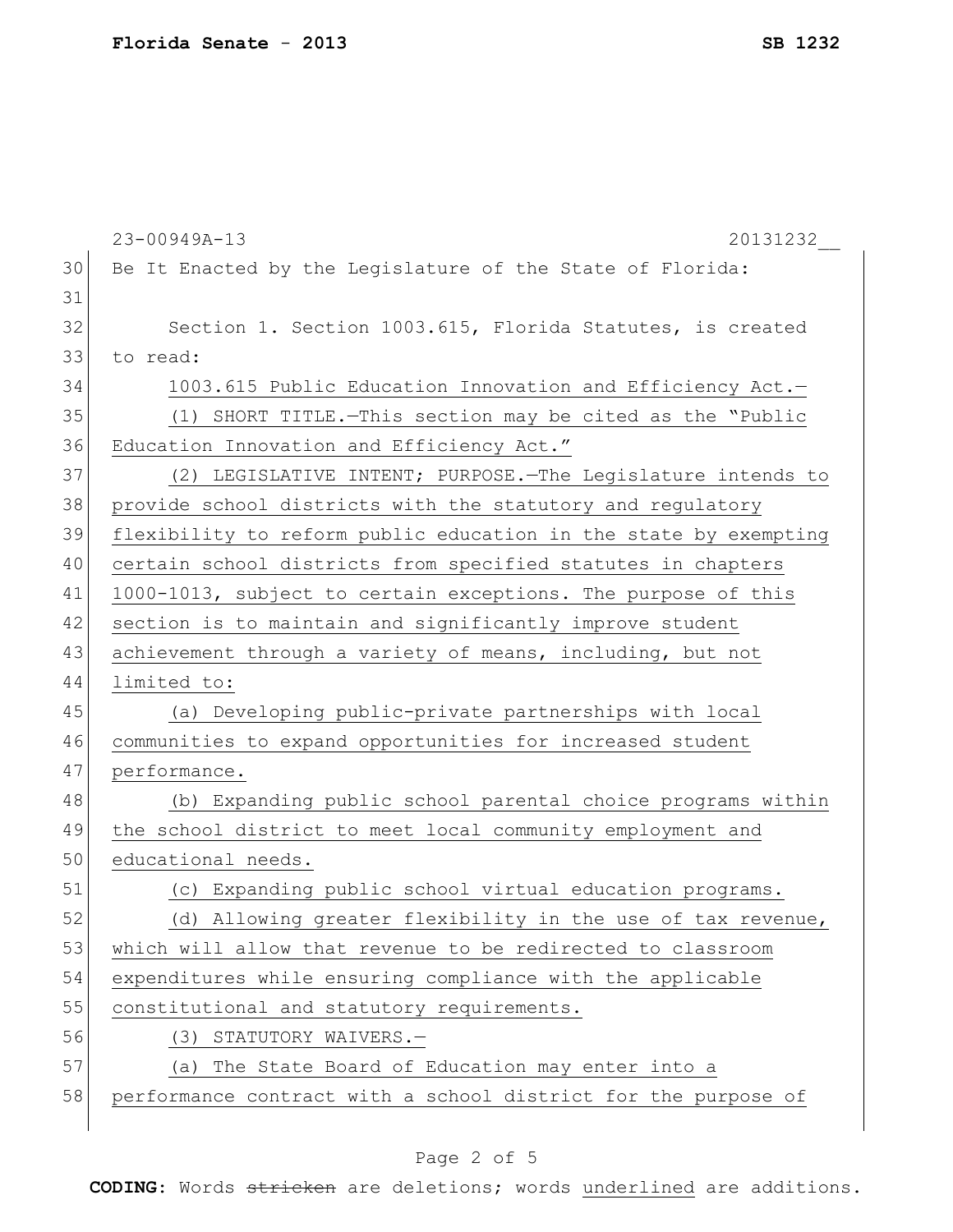|    | 23-00949A-13<br>20131232                                         |
|----|------------------------------------------------------------------|
| 59 | providing a statutory waiver, upon the school district's         |
| 60 | request, with the intent of continuing significant improvements  |
| 61 | in student achievement through a variety of means. A school      |
| 62 | district, upon a supermajority vote by the district school       |
| 63 | board, may apply for a waiver from any statute in chapters 1000- |
| 64 | 1013, except those specified in paragraph (b), which govern      |
| 65 | school and school district operations and policies, as well as   |
| 66 | corresponding administrative rules.                              |
| 67 | (b) A school district that is granted one or more statutory      |
| 68 | waivers must comply with chapter 119 and s. 286.011 relating to  |
| 69 | public records and meetings. A school district may not request a |
| 70 | waiver from laws that govern the election, appointment, duties,  |
| 71 | or responsibilities of the district school superintendent or     |
| 72 | board members, or laws that pertain to:                          |
| 73 | 1. Student health, safety, and welfare.                          |
| 74 | 2. Services for students who have disabilities.                  |
| 75 | 3. Civil rights, including s. 1000.05, relating to               |
| 76 | discrimination.                                                  |
| 77 | 4. The student assessment program and the school grading         |
| 78 | system, including chapter 1008.                                  |
| 79 | 5. Financial disclosure by elected officials.                    |
| 80 | 6. Conflicts of interest by elected officials.                   |
| 81 | 7. Instructional materials, except s. 1006.37, relating to       |
| 82 | the requisition of state-adopted materials from the depository   |
| 83 | under contract with the publisher, and s. $1006.40(3)(a)$ ,      |
| 84 | relating to the use of 50 percent of the instructional materials |
| 85 | allocation.                                                      |
| 86 | 8. Financial matters, including those laws in chapter 1010,      |
| 87 | except s. 1010.20(3).                                            |
|    |                                                                  |

## Page 3 of 5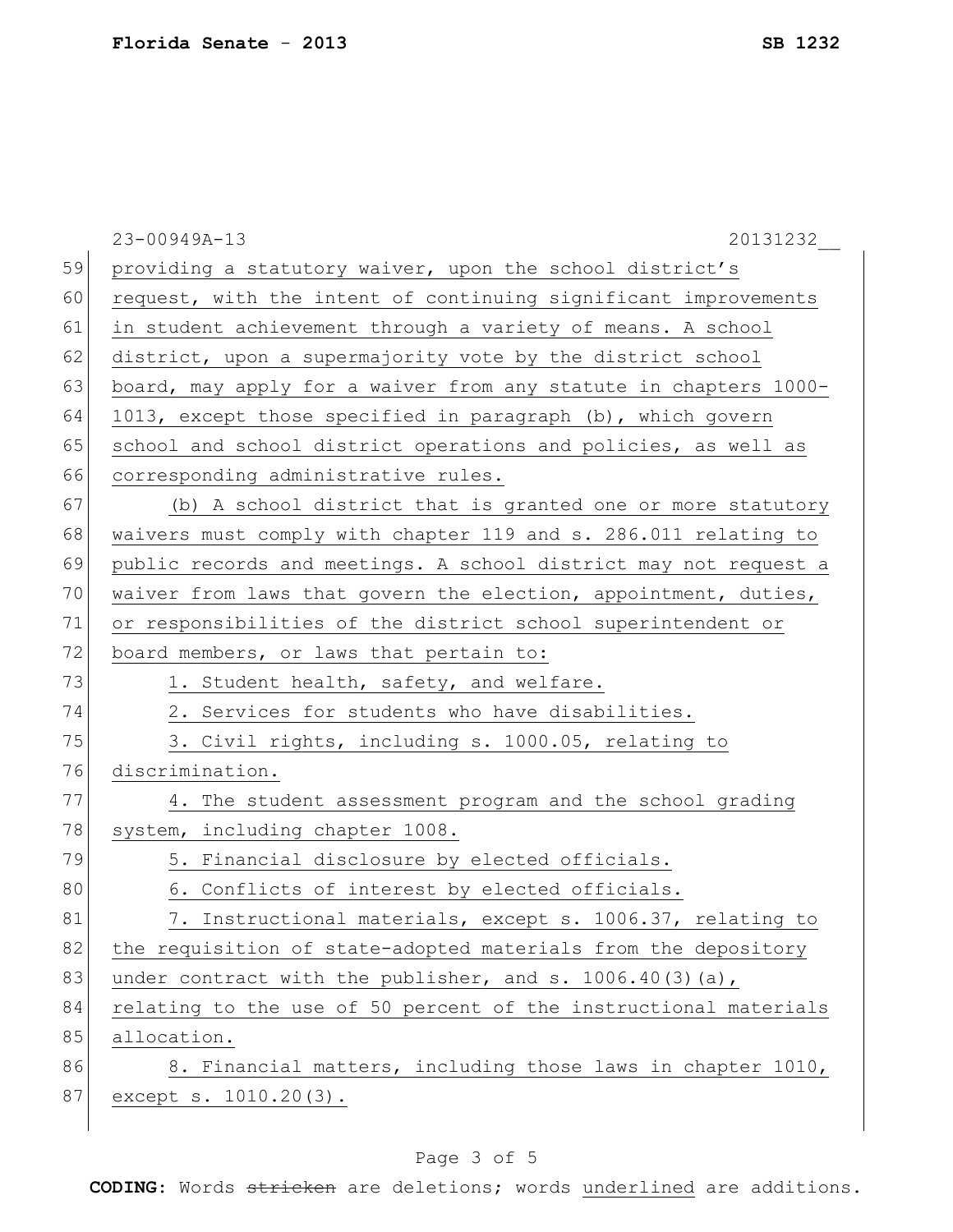|     | 23-00949A-13<br>20131232                                         |
|-----|------------------------------------------------------------------|
| 88  | 9. Educational facilities, including those laws in chapter       |
| 89  | 1013, except s. 1013.20, relating only to covered walkways for   |
| 90  | portables, and s. 1013.21, relating to the use of relocatable    |
| 91  | facilities that exceed 20 years of age.                          |
| 92  | 10. Planning and budgeting, including those laws in chapter      |
| 93  | 1011, except s. 1011.62(9)(d), relating to the requirement for a |
| 94  | comprehensive reading plan. A school district that is exempt     |
| 95  | from submitting the plan is deemed approved to receive the       |
| 96  | research-based reading instruction allocation.                   |
| 97  | 11. Section $1012.22(1)(c)$ , relating to compensation and       |
| 98  | salary schedules.                                                |
| 99  | 12. Section 1012.33(5), relating to workforce reductions.        |
| 100 | 13. Section 1012.335, relating to contracts with                 |
| 101 | instructional personnel hired on or after July 1, 2011.          |
| 102 | 14. Section 1012.34, relating to the substantive                 |
| 103 | requirements for performance evaluations for instructional,      |
| 104 | administrative, and supervisory personnel.                       |
| 105 | 15. Section 1003.03, relating to the maximum class size,         |
| 106 | except that the calculation for compliance pursuant to s.        |
| 107 | 1003.03 is the average at the school level for a school choice   |
| 108 | program in which a parent or guardian chooses to place his or    |
| 109 | her child, rather than the child being placed pursuant to a      |
| 110 | school district assignment.                                      |
| 111 | (c) A school district shall submit an application for each       |
| 112 | waiver request to the commissioner and the State Board of        |
| 113 | Education, which must include the purpose for making the         |
| 114 | request, the goal or goals to be achieved by the waiver, and     |
| 115 | supporting evidence or other documentation outlining the impact  |
| 116 | if the waiver is approved or disapproved. Each waiver request    |
|     |                                                                  |

## Page 4 of 5